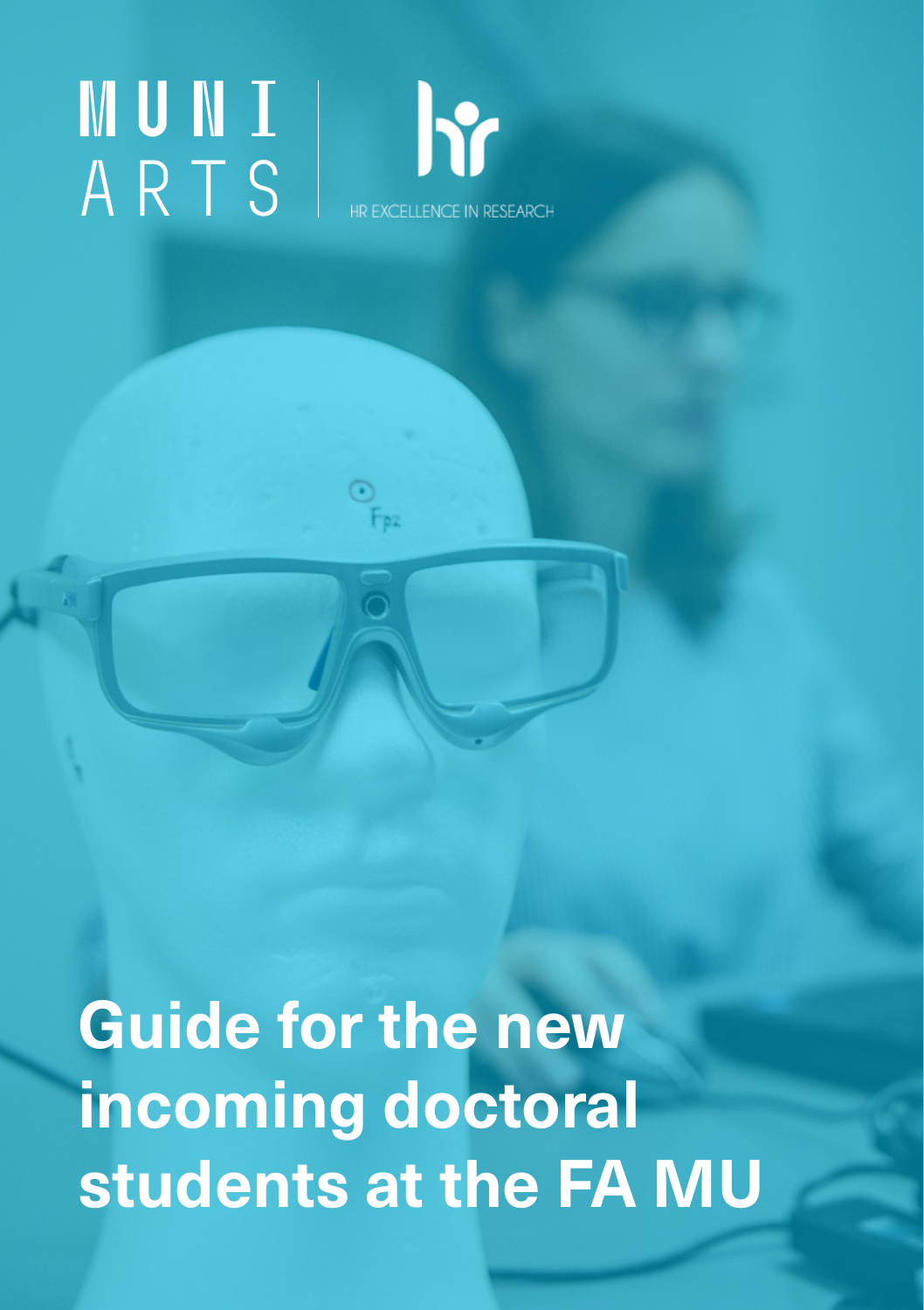40895 successful graduates in 100 years 1921 teaching commenced at the FA MU  $605$  currently studying Doctoral degree programmes 39 Doctoral degree programmes  $1$  academic community

#### **TRADITION**

We are one of the founding faculties of Masaryk University. We share its democratic values.

#### **MODERNITY**

We use innovative methods in science and education. We have a modern outlook on research in humanities and social sciences.

#### **DIALOGUE**

We cooperate across disciplines, institutions, cultures and contribute to public debate.

#### **KNOWLEDGE**

We develop a thirst for knowledge, teach critical thinking and an understanding of the contemporary world.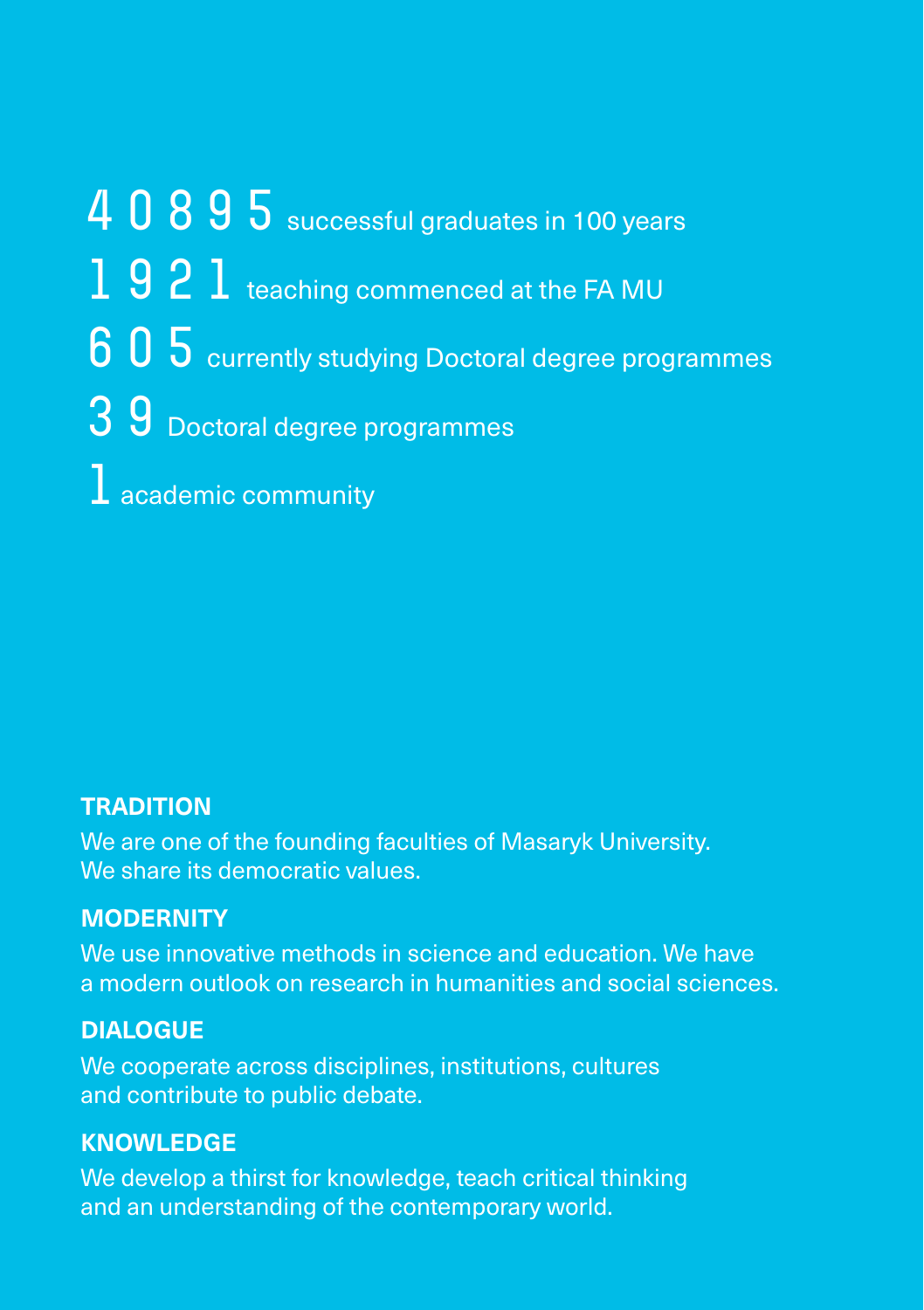# **Foreword**

Dear doctoral students, sodales carissimi,

Welcome to the academic community of the Faculty of Arts of Masaryk University, of which you are an important part. As doctoral students, you represent around one tenth of the total number of students in this Faculty. You are like the top of an imaginary pyramid. Bearing in mind your future work, you will participate in research and scientific work alongside your supervisors, associate professors and professors. Membership of any community brings a number of benefits and the academic community is no exception. However, this also comes with an associated responsibility for yourself and others.

This guide is designed to help you enter a new phase of your academic and personal life. It offers basic information about what your alma mater offers and expects from you. It will be a guide for the next few years of your studies. May these years be happy: the term "gay saber" – joyful knowledge – originally referred to the poetry of medieval troubadours and courts of love, but I think it applies to knowledge in general, both personal and academic.

> **prof. PhDr. Petr Kyloušek, Ph.D.** Vice-Dean for Research and Graduate Studies



**DISCLAIMER:** Our Faculty is very diverse and so are the Doctoral studies. This guide will give you a basic overview, but always ask your supervisor for detailed information or contact the Office for Studies.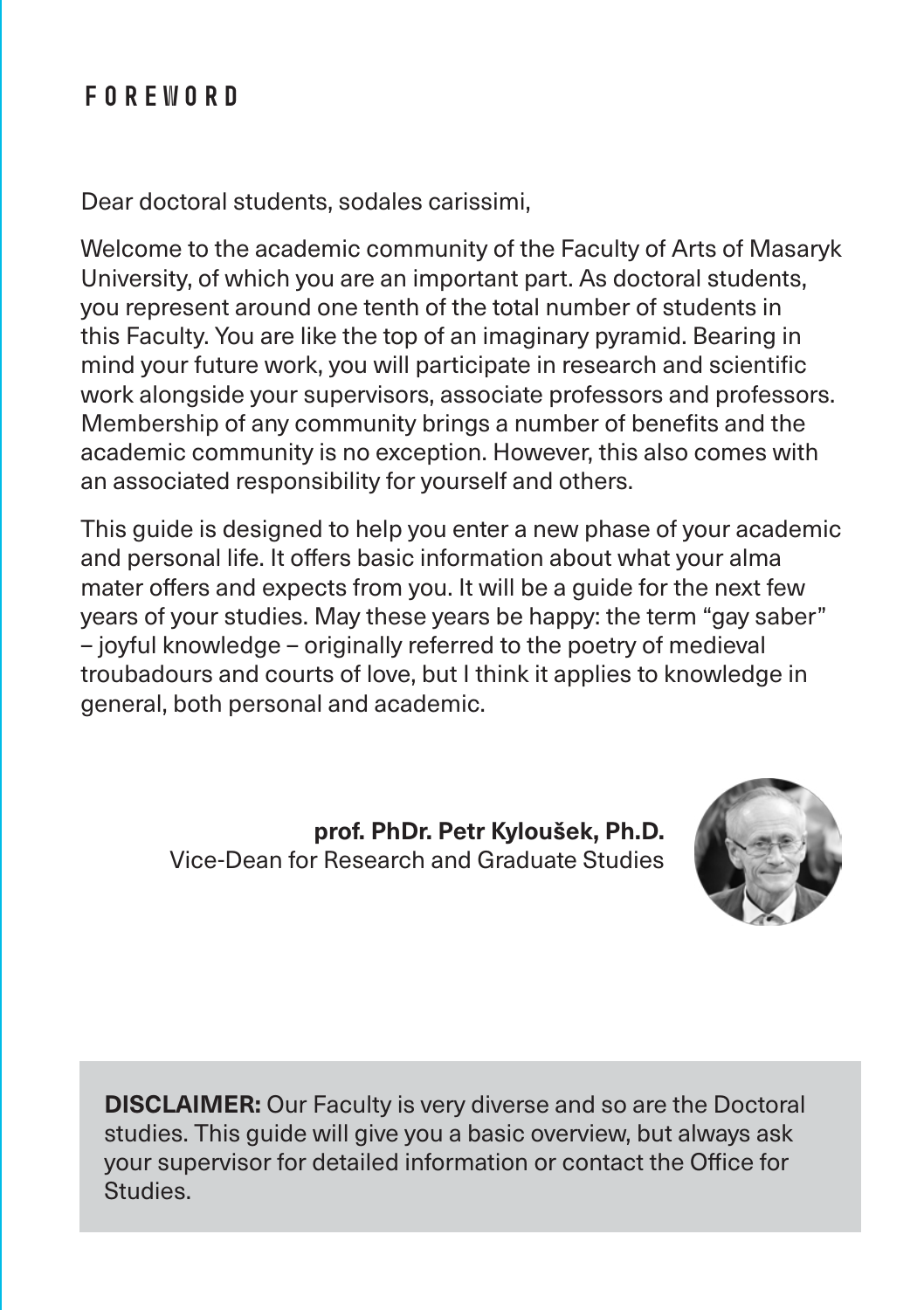# **What is waiting for you** Doctoral studies content

- the fulfilment of compulsory, selective and elective courses
- Doctoral Thesis preparation
- participation in conferences
- preparation of professional publications
- internship(s) abroad
- participation in teaching Bachelor's and Master's programmes
- world language exam
- Doctoral State Examination and Doctoral Thesis defence
- possibly other specific requirements related to the focus of the Doctoral degree programme

**TIP:** You can find specific information about your obligations in the Programmes Catalogue of the MU Information System or on the website of the department where you are studying. If you are unsure please do not hesitate to contact your supervisor.

# **Who's who and what's what**

# Glossary of basic terms

# **Supervisor**

The supervisor will be a key person for you. They will work with you on the assignment and elaboration of your dissertation project and support you in acquiring the necessary skills and knowledge. They will also involve you in the research team and introduce you to the rules of scientific work, the presentation of results and publishing activities.

#### **Doctoral Board**

For each Doctoral degree programme there is a Doctoral Board that monitors, evaluates studies and guarantees their consistently high standard. It is headed by a chairperson. The chairperson of the Doctoral Board is also the guarantor of the Doctoral degree programme. This person is responsible for the quality of the degree programme content and evaluates and develops it further.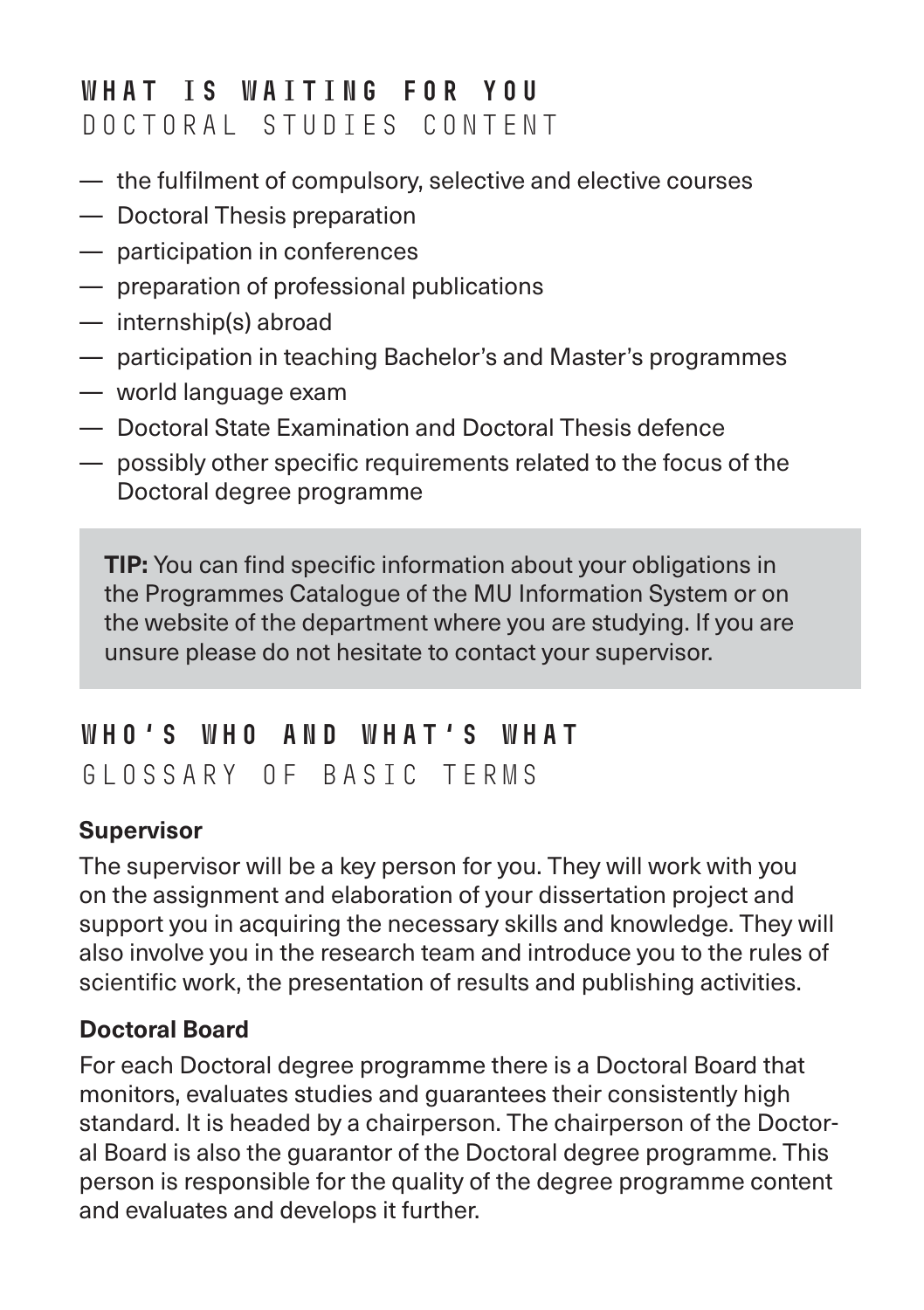**TIP:** You can find the composition of the Doctoral Board and the guarantor of your degree programme in the Programmes Catalogue of the MU Information System (IS).

#### **Office for Studies**

The Office for Studies will be in charge of the administrative side of your studies. Depending on your degree programme, you will be assigned a specific study officer. You will contact this person if you have any questions or requests, most often by e-mail at **[phd@phil.muni.cz](mailto:phd%40phil.muni.cz?subject=)**. If you want to arrange a personal consultation, you can find the office hours of your study officer on **[phil.muni.cz/studijni](http://phil.muni.cz/studijni)**.

**TIP:** Use the university e-mail in the IS for all communications, write in a formal manner and address people by their correct academic degrees. Check your IS e-mail box regularly.

**ATTENTION!** If you are interested in study stays abroad or foreign traineeship, contact the FA MU International Relations Office instead of the Office for Studies.

#### **IS**

The IS or Information System of Masaryk University will be used for all the administrative agenda related to your studies. You will be able to register for courses, complete your individual study plan and report on your publishing activities. You can find it at **[is.muni.cz](https://is.muni.cz/%3Flang%3Den)** and log in by using your UIN (university ID number) and primary password.

#### **Individual study plan**

In your individual study plan, you will determine at the beginning of your studies how you will proceed with your dissertation research and the fulfilment of your individual study obligations. You will prepare it in paper form, which you will submit to the Office for Studies, and then electronically in the relevant IS application. You will specify the outline plan in the IS before each semester and set the so-called semester load. You will always evaluate how you managed to meet it at the end of each semester. Everything will be commented on, continuously evaluated and approved by your supervisor and the Doctoral Board.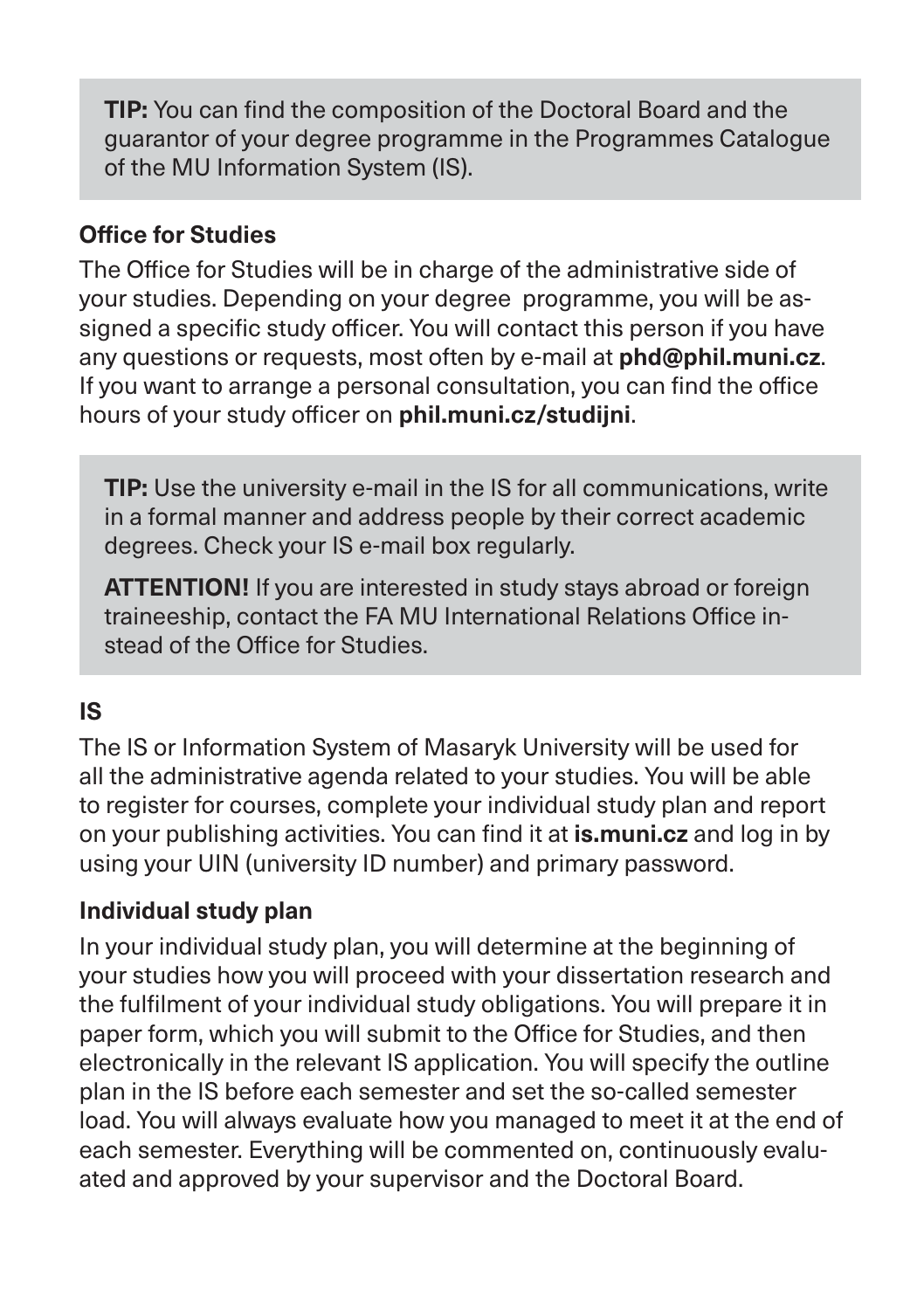# **What need to be done at the beginning of your studies**

# Enrolment in studies

The moment you receive the decision on admission to the Doctoral degree programme you become eligible for enrolment in studies and for the first semester. You will receive information about the date and process of enrolment in your e-application. It will be sent to you by the Office for Studies and can also be found on the Faculty's website. You will only become a student once you have enrolled.

**ATTENTION!** Failure to enrol by the deadline, will terminate your enrolment unless you provide evidence of a serious reason for your failure to enrol within five working days of the deadline.

# Complete an individual study plan for Doctoral studies

Study in Doctoral degree programmes at MU is conducted in accordance with an approved individual study plan. This is binding on the student and its fulfilment is mandatory.

# **1) Printed study plan**

You will only hand in the paper version of the study plan once, at the beginning of your studies. There is a **special form** for this purpose, **in which you list all the subjects that you have to complete compulsorily throughout your studies**. You will be given information about their composition by your supervisor.

The form will then be submitted to the Office for Studies **no later than two months after enrolment**, after approval by the supervisor and the chairperson of the Doctoral Board. This can be in written form or as a scan sent to [phd@phil.muni.cz.](mailto:phd%40phil.muni.cz?subject=)

**ATTENTION!** Failure to submit the study plan by the due date may be grounds for termination of studies.



The form for the Doctoral study plan can be found at **[is.muni.cz/go/formulare-ds-ff](http://is.muni.cz/go/formulare-ds-ff)**.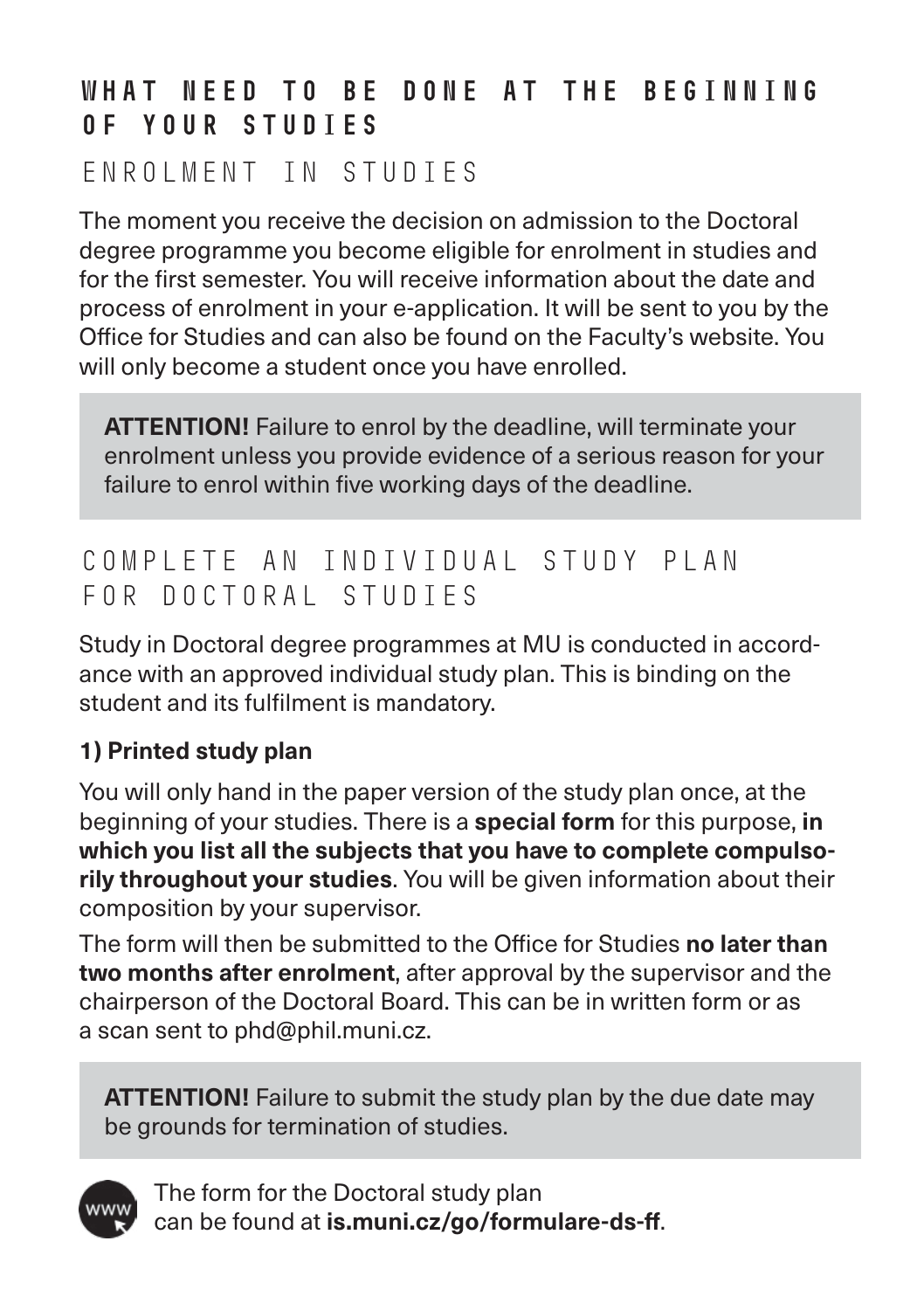# **2) Electronic study plan – plan of the entire study**

The study plan must also be entered into the IS (Student > Start/End of Term > Doctoral Studies Individual Study Plan).

In the electronic study plan in the IS, **you can elaborate more on the direction of your research**, the research focus of your Doctoral Thesis and the activities you plan to carry out during your studies (e.g. which conferences you want to attend or which internships you plan to go on). If anything else needs to be added, the supervisor will bring it to your attention.

The full study plan must be completed in the IS and approved by the supervisor and the Doctoral Board **no later than the end of the second semester of the study**.

**TIP:** You can update your plan each semester if there are changes to it during your studies.

#### **3) Electronic study plan – semester load**

In addition to the plan for the entire study, you will **detail** for each semester what you are **currently planning to do** (Doctoral Thesis preparation, publications/articles, participation in professional forums, internships, etc.) Your proposed semester plan is approved by your supervisor and they may also comment on the stated goals.

At the end of the semester, you will fill in your own feedback on the work you have done during the semester. This will be commented on by your supervisor and at least once a year by the Doctoral Board.

The specific dates when it is possible to fill in the semester load and its evaluation can be found for each semester directly in the IS in the application Doctoral Studies Individual Study Plan and Its Evaluation.

**ATTENTION!** Failure to fulfil the ISP may result in termination of your studies.



Detailed information on the individual study plan in the IS can be found at **[is.muni.cz/auth/go/isp-phd](http://is.muni.cz/auth/go/isp-phd)**.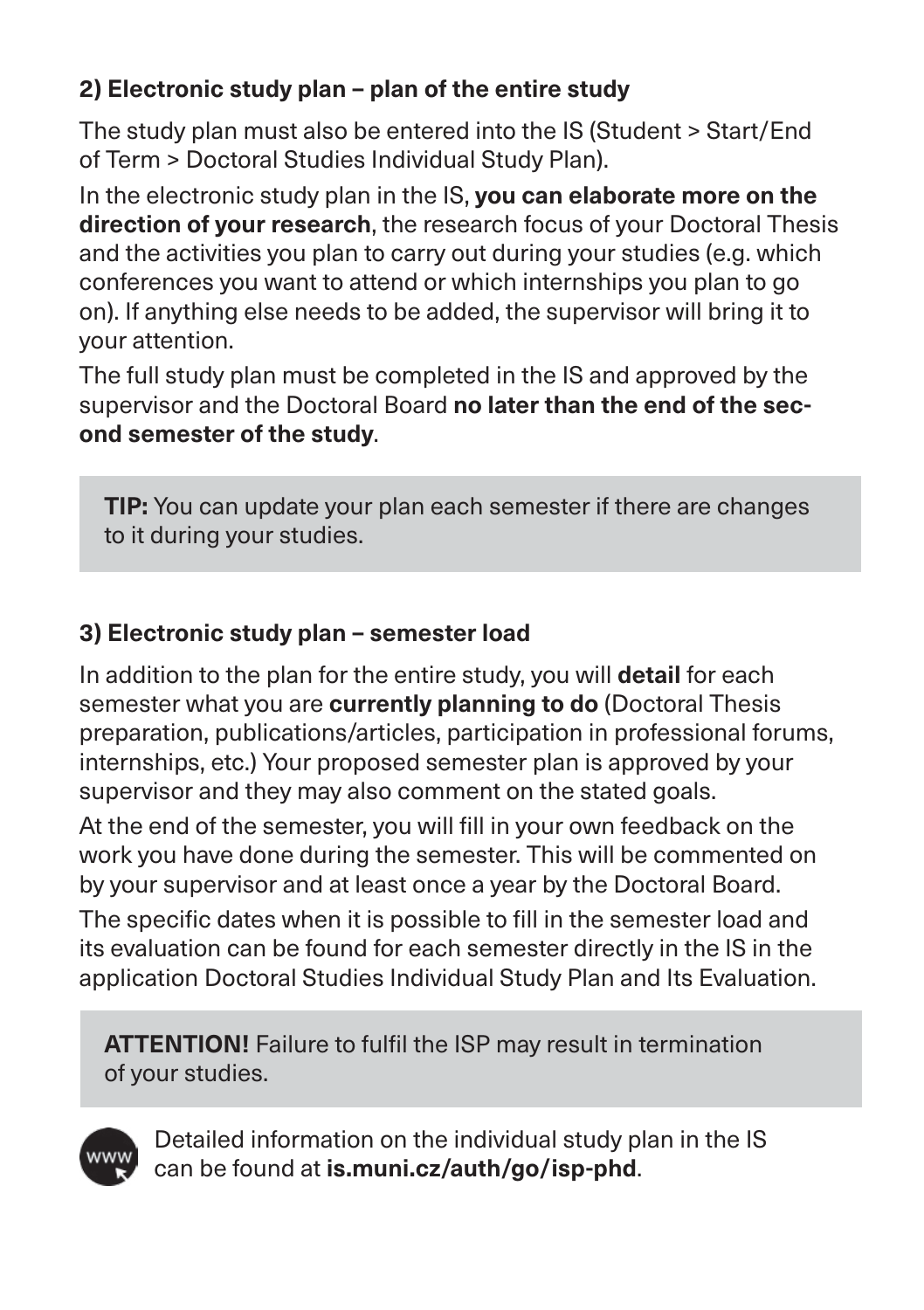# Get a smart card

The ISIC (or full-time/combined study card) is the basic identification card required for all students at Masaryk University. It replaces the student's record book. It not only serves as an ID card, but also as a smart card for entering classrooms, specialised offices and for identification in canteens, libraries, for printing, copying, etc.

If you do not have a card issued from a previous course at MU, it is necessary:

- **1.** to have your photo taken or upload your own photo to the system as instructed,
- **2.** to pay for the selected card type via the MU Business Centre and inform the officer for studies of the payment,
- **3.** to pick up your card at the Office for Studies approximately 14 days after payment is credited to your order at the MU Business Center.

**TIP:** If you study full-time, you can choose between a regular student card and an ISIC. The latter is more expensive, but it is internationally recognised and you can get student discounts on it.



Detailed information about the smart cards can be found at **[muni.cz/en/students/student-identity-cards](http://muni.cz/en/students/student-identity-cards)**.

# Attend OHS training

Fire protection and occupational health and safety training is mandatory by law. More information is available from the Officer for Studies.

# Set up your account number for scholarship payments

The scholarship at MU is paid exclusively by account transfer to a bank account held with a Czech bank. The account number must be filled in in the IS (Scholarships > Set the account number).

**TIP:** We also recommend filling in the account number for those who will not receive a monthly doctoral scholarship. These students may also receive various other exceptional scholarships.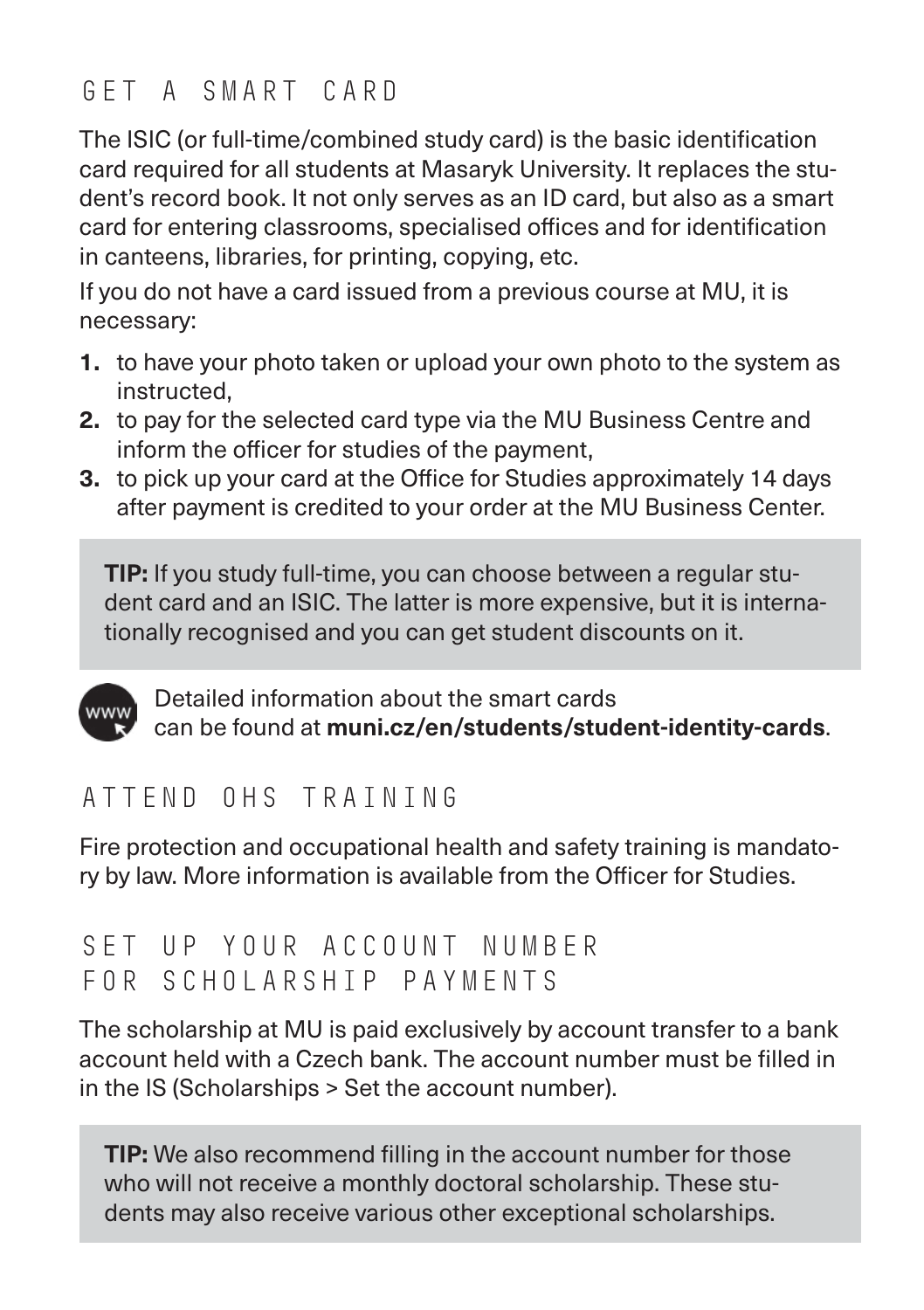# **What to expect in the next semesters**

# Request to enrol in a semester

Before the start of each semester (except the first semester), you must submit an electronic application for enrolment in the IS for the next semester, otherwise you will not be enrolled, even if you meet the enrolment requirements. You will be entitled to enrol in the following semester of the Doctoral degree programme if:

- **1.** you meet the credit requirement for the semester (usually 20 credits in the current semester or 45 credits in the current and previous semesters combined, for other calculation options consult the IS),
- **2.** successfully complete all repeated courses in the current semester,
- **3.** you do not exceed the maximum duration of the Doctoral degree programme (8 years),
- **4.** you are fulfilling your individual study plan, i.e. you have the supervisor's approval to proceed to the next semester (granted electronically in the IS in the Doctoral Studies Individual Study Plan and Its Evaluation application).

# Complete feedback and semester load for the next semester

At the end of each semester be sure to complete the feedback form for the semester assignment you have set before the semester began. In it you will briefly assess how you have managed to fulfil your plans, or indicate what has changed and why. Your supervisor will then comment on your feedback.

At the same time plan your semester load for the next semester.

You can find specific dates when it is possible to fill in the semester load and its evaluation for each semester directly in the IS in the Doctoral Studies Individual Study Plan and Its Evaluation application.

**TIP:** When filling in the semester load, make sure you have the correct period selected in the IS (in the top right corner).



Detailed information on the individual study plan in the IS can be found at **[is.muni.cz/auth/go/isp-phd](http://is.muni.cz/auth/go/isp-phd)**.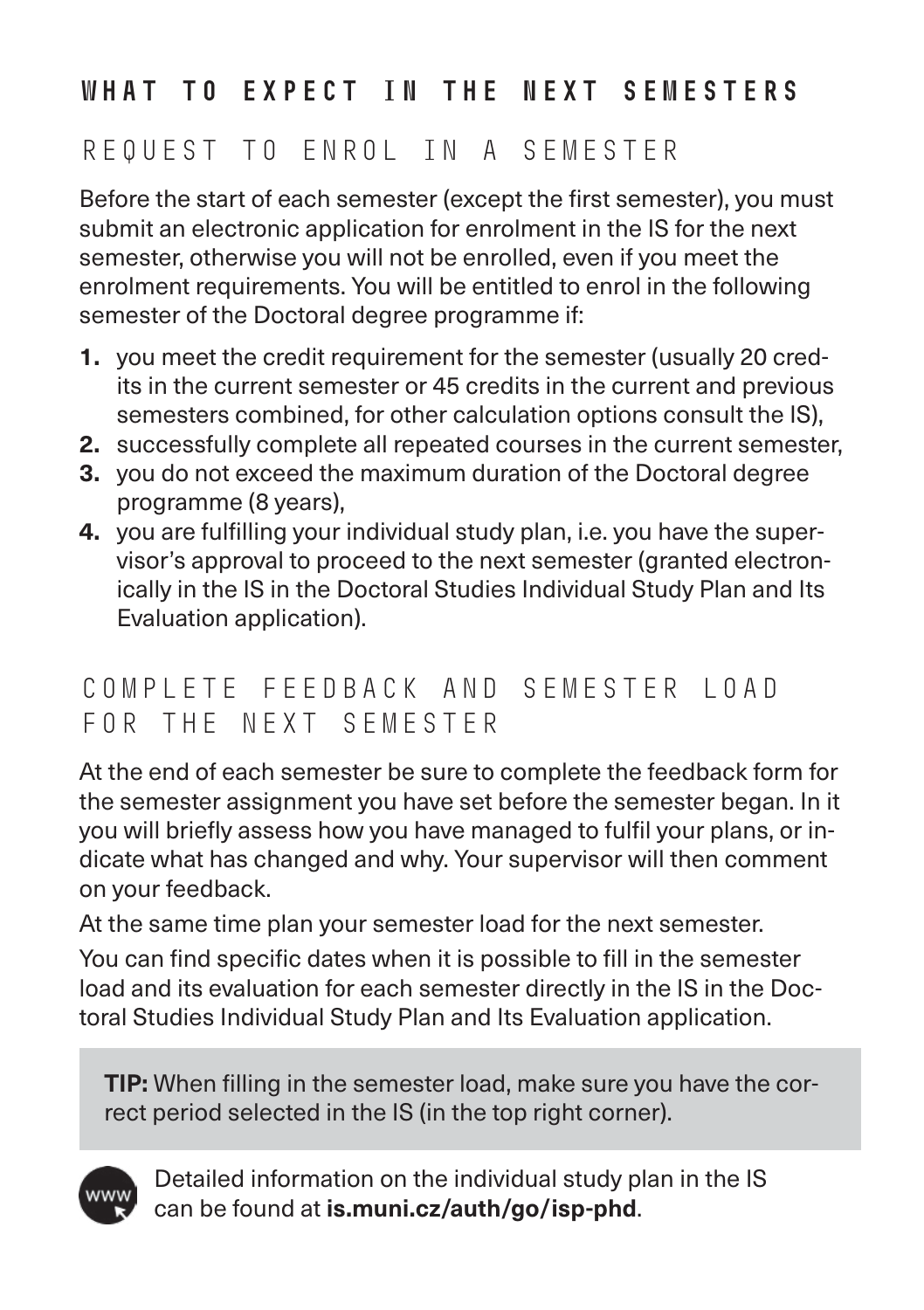# **What to expect at the end of studies**

# Doctoral thesis and state examination

For the Doctoral State Examination and/or Doctoral Thesis defence, you must register in advance. For the defence in the spring semester (or by the end of September), the Doctoral Thesis, including the application for the examination and defence and all required attachments, must be submitted no later than 31 January. The deadline for the defence in the autumn semester (or by the end of February) is 31 August. However, the Doctoral Thesis can be submitted continuously throughout the academic year.

**ATTENTION!** The Doctoral Thesis, including the application for the doctoral examination and defence, must be submitted at least one semester before the maximum study period expires.

Before submitting your Doctoral Thesis electronically, ask the Office for Studies to open the Doctoral Thesis Archive by e-mail sent directly from the IS. At the same time, please provide the final title of the thesis in the language of the thesis and in English.

# Completion of studies

By successfully passing the Doctoral State Examination and defending your Doctoral Thesis, you will complete your Doctoral studies and **obtain a Doctoral degree, abbreviated as Ph.D., indicated after your name**.

As proof of successful completion of your studies, you will receive a university diploma and a diploma supplement (issued in Czech in the Czech programme, and in English in the foreign language programme).

Your studies may also be terminated by loss of the enrolment entitlement, dropping out, expulsion, or withdrawal or termination of programme accreditation. On the date of completion or termination of studies, you cease to be a MU student.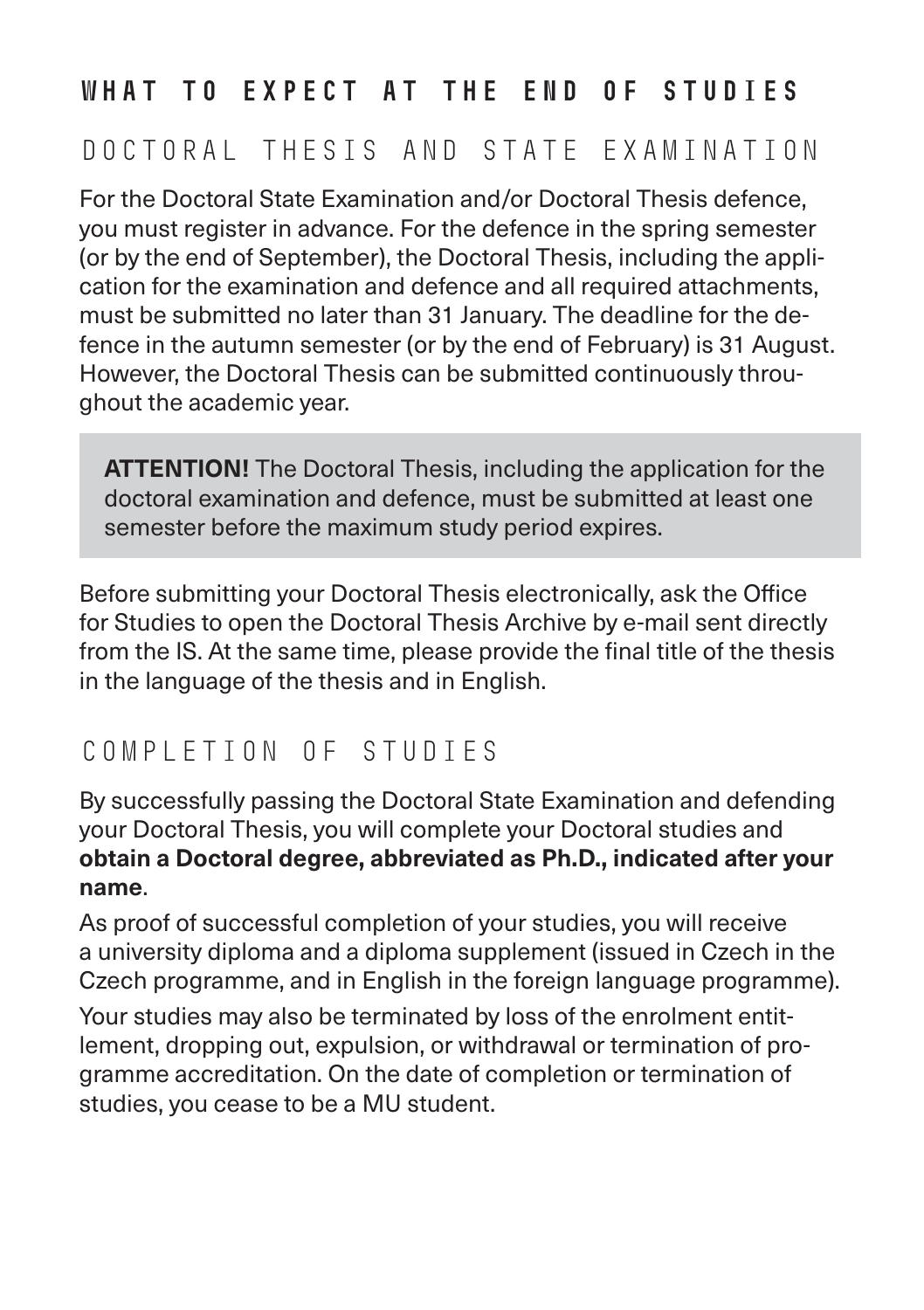# **What else might you be interested in**

#### **To whom the monthly doctoral scholarship is paid?**

It is paid monthly in non-cash only to full-time students in programmes accredited in the Czech language. Another condition is not to exceed the standard period of study, after counting all periods of previous unsuccessful studies in Doctoral degree programmes.

**TIP:** In addition to the standard scholarship, you have the opportunity to apply for scholarships announced under other scholarship programmes (e.g. scholarships to support publishing activities, support for international mobility of students in Doctoral degree programmes, etc.).



For more information on the scholarships, please visit **[phil.muni.cz/studijni/stipendia](https://www.phil.muni.cz/en/about-us/organisational-structure/219913-office-for-studies/stipendia)** and switch into English.

#### **How many credits do I need to earn?**

The minimum credit value of the study, which determines the number of credits required for successful completion of the study, is 240 credits for four-year Doctoral degree programmes.

#### **What is the maximum length of a Doctoral degree programme?**

The standard duration of Doctoral studies at the FA MU is 4 years. The maximum duration of study is twice the standard duration of Doctoral studies, i.e. 8 years. This period does not include interruptions of studies for serious health reasons or for reasons of maternity or parental leave.

#### **How does interruption of studies work?**

You can always apply for interruption of your studies during the examination period, or at the beginning of the semester during the period of enrolment changes, if you have already fulfilled the conditions for advancement to the next semester. You can interrupt your studies for a maximum of 4 years in total.

#### **Can I/do I need to go on study stay or traineeship abroad?**

A study stay or traineeship abroad allows you to expand your language skills and increases your chances of success with employers in an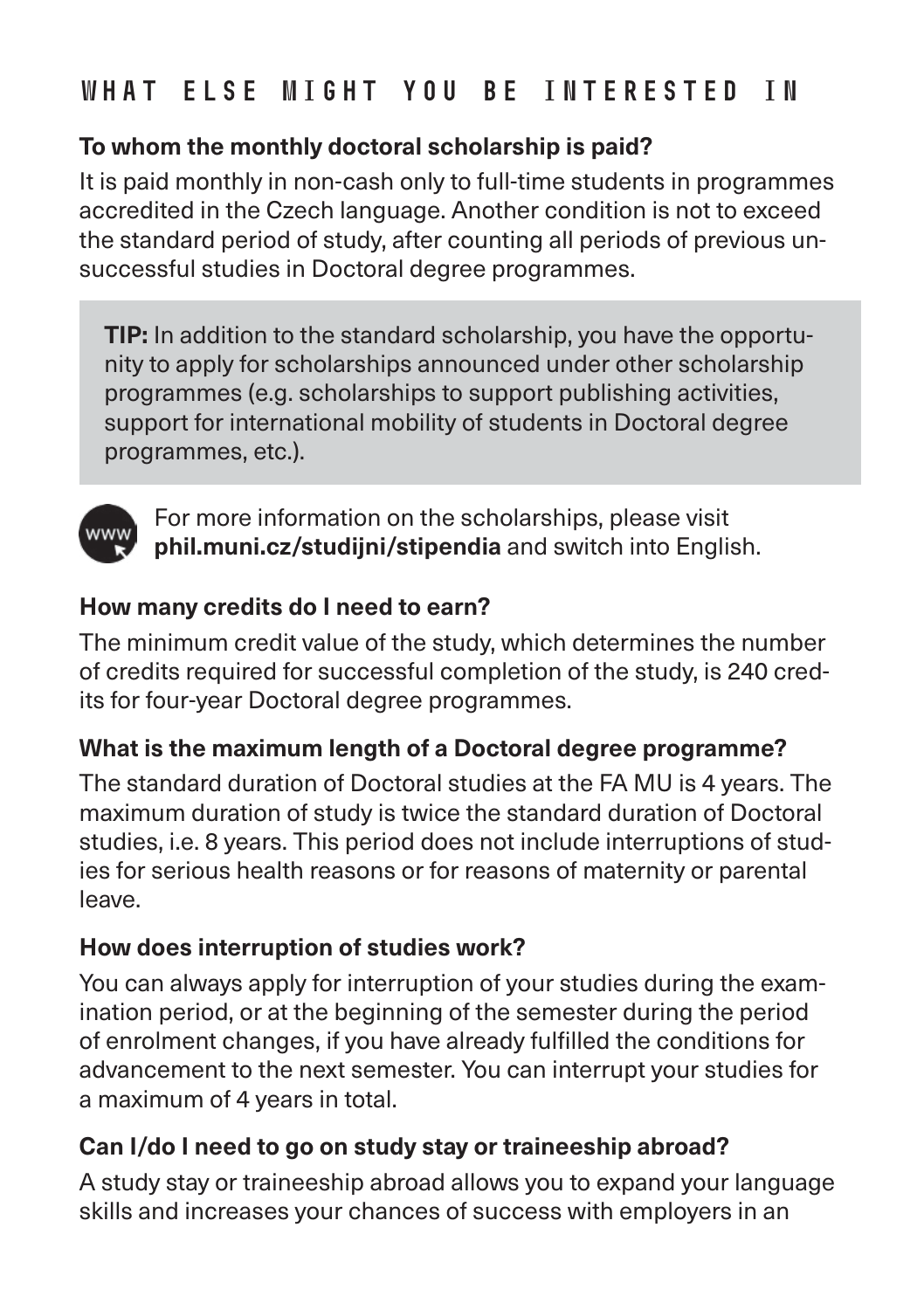international environment. According to a resolution of the MU Internal Evaluation Board, students in Doctoral degree programmes are obliged to undertake an internship abroad. Minimum duration is one month in the case of full-time study. In the combined form, it can be replaced with participation in a relevant international cooperation project.

**TIP:** Take advantage of the opportunity to improve your knowledge of foreign languages for free as part of your study. You can choose from the offer of the MU Language Centre, the FA MU Language School or courses within philological fields of study.



For more information on the offer of internships and summer schools abroad, please visit **[phil.muni.cz/en/student/going-abroad](http://phil.muni.cz/en/student/going-abroad)** or **[czs.muni.cz](https://czs.muni.cz/en/)**.

For language courses, please visit **[cjv.muni.cz](https://www.cjv.muni.cz/en)** or **[jazykovka.phil.muni.cz](http://jazykovka.phil.muni.cz)**.

# **What is a "cotutelle"?**

This is a cooperation between the FA MU and a foreign higher education institution, where the Doctoral Thesis has two supervisors from each institution. The student completes an agreed part of the studies at the partner institution. The study, the examination and the defence are arranged so that the graduate receives both the MU diploma and the diploma issued by the partner institution. More information will be provided by the Vice-Dean for Research and Graduate Studies.

# **Can/do I have to teach during my Doctoral studies?**

Some degree programmes may have teaching as a compulsory part of the study plan, while in others it may be a voluntary activity. You can participate in the supervisor's teaching or you can offer your own elective course, for example on your Doctoral Thesis research topic, in consultation with your supervisor.

**TIP:** Within your Doctoral studies, you can also take advantage of Pedagogical Competence Development Centre courses MU, which includes the development of soft skills.



Watch the workshop offer on **[cerpek.muni.cz](https://cerpek.muni.cz/en)**.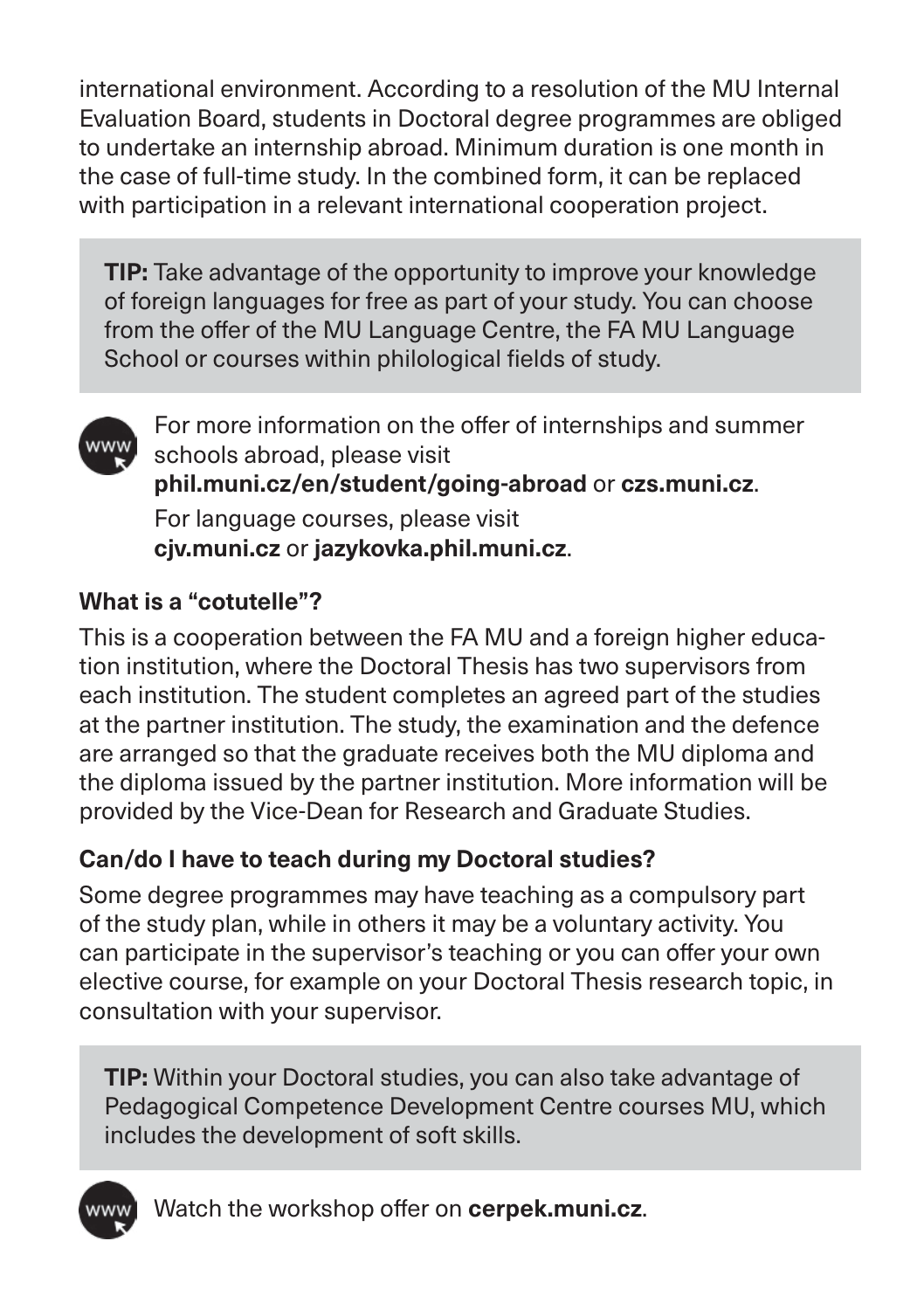# **Where can I study and work, print, copy and scan?**

Most departments offer their doctoral students shared workstations in separate offices or in their sub-departmental libraries. Often there is also a printer, or photocopier with scanner available. A Central Library with fully equipped study rooms can be used on the Faculty campus. You can print or copy there by charging your SUPO account using your ISIC card. You can also use the Group Study Rooms (again, using your ISIC) or the Reading Room, or any other area at MU.



For an overview of all the Computer Study Rooms, please visit **[it.muni.cz/en/services/pc-rooms](http://it.muni.cz/en/services/pc-rooms)**.

**TIP 1:** The Central Library offers many other interesting services, ranging from lending board games to 3D printing. Among these, you might find the classes and workshops particularly useful.

**TIP 2:** You can connect to the Eduroam wifi network in almost all areas of Masaryk University, as well as anywhere else in the world.

**TIP 3:** If you have children and need to work, you can use the services of the Children's corner at the Faculty of Social Studies.



For more information about Library services, please visit **[knihovna.phil.muni.cz](http://knihovna.phil.muni.cz/en)**.

For instructions on connecting to wifi, see **[it.muni.cz/en/services/wireless-wi-fi-connection](http://it.muni.cz/en/services/wireless-wi-fi-connection)**. For information about the operation of the Children's corner, follow **[facebook.com/detkofss](http://facebook.com/detkofss)**.

#### **What resources and software can I use?**

The collections of all the university libraries are available to you, including subscription-based electronic resources. All MU students and staff are automatically given access to MS Office 365 and other useful software that can be downloaded and installed on their devices.



You can search the collections of all university libraries at **[katalog.muni.cz](http://katalog.muni.cz)**.

An overview of el. resources can be found at **[ezdroje.muni.cz](https://ezdroje.muni.cz/index.php%3Flang%3Den)**. For software see **[it.muni.cz/en/category/software](http://it.muni.cz/en/category/software)**.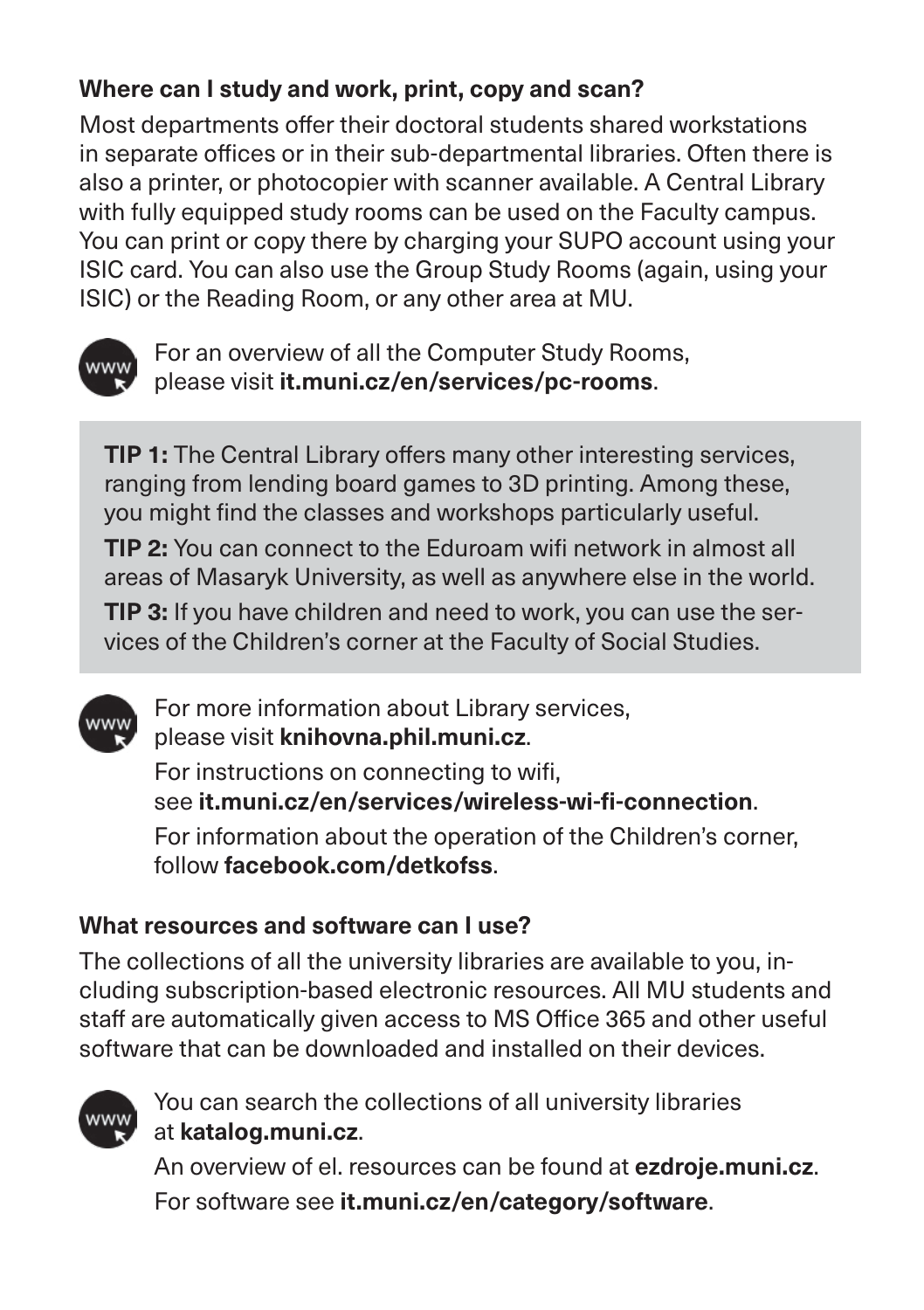# **Can I submit my own research project?**

Of course, it is possible. Take a look at the range of grant schemes on offer, and if something interests you, discuss the possibility of submitting a project with your supervisor.

# **How to socialise and make contacts?**

You can get involved in one of the many student clubs at the Faculty or in the Faculty self-administration within the Student Chamber of the FA MU Academic Senate. You can get to know your colleagues across the University at the summer school organised by the Rector's Office.

**TIP:** You can also take advantage of participation in professional conferences or scientific social networks (ResearchGate, Academia.edu, etc.) to gain contacts.

An overview of student clubs can be found at **[spolky.muni.cz](https://www.muni.cz/en/students/student-clubs-associations)**. www For information about the Academic Senate, please visit **[phil.muni.cz/senat](https://www.phil.muni.cz/en/about-us/organisational-structure/academic-senate)**.

Follow the development activities within the MUNI PhD Academia at **[is.muni.cz/go/muni-phd-academia](http://is.muni.cz/go/muni-phd-academia)**.

# **What does it mean that I have to report publications (to RIV)?**

If you produce a scientific result as part of your research activities at the University, record it in the Publications application in the IS MU. If it is a result of greater importance (scientific article, chapter in a scientific book, etc.) or a result funded by a national project, you need to check the option Transfer the publication/outcome/record to the RIV database. The records marked in this way are transferred once a year to the national Register of Information on Results (RIV), which is used by all research organisations in the Czech Republic and the data in it are used for the national evaluation of science.

Your supervisor or the RIV guarantor at your department will explain how to report publications correctly. You can also take advantage of lessons or consultations of the Central Library.



More information on publications and their reporting can be found at **[knihovna.phil.muni.cz/riv](https://knihovna.phil.muni.cz/en/study-research-support/academic-publishing-riv)**.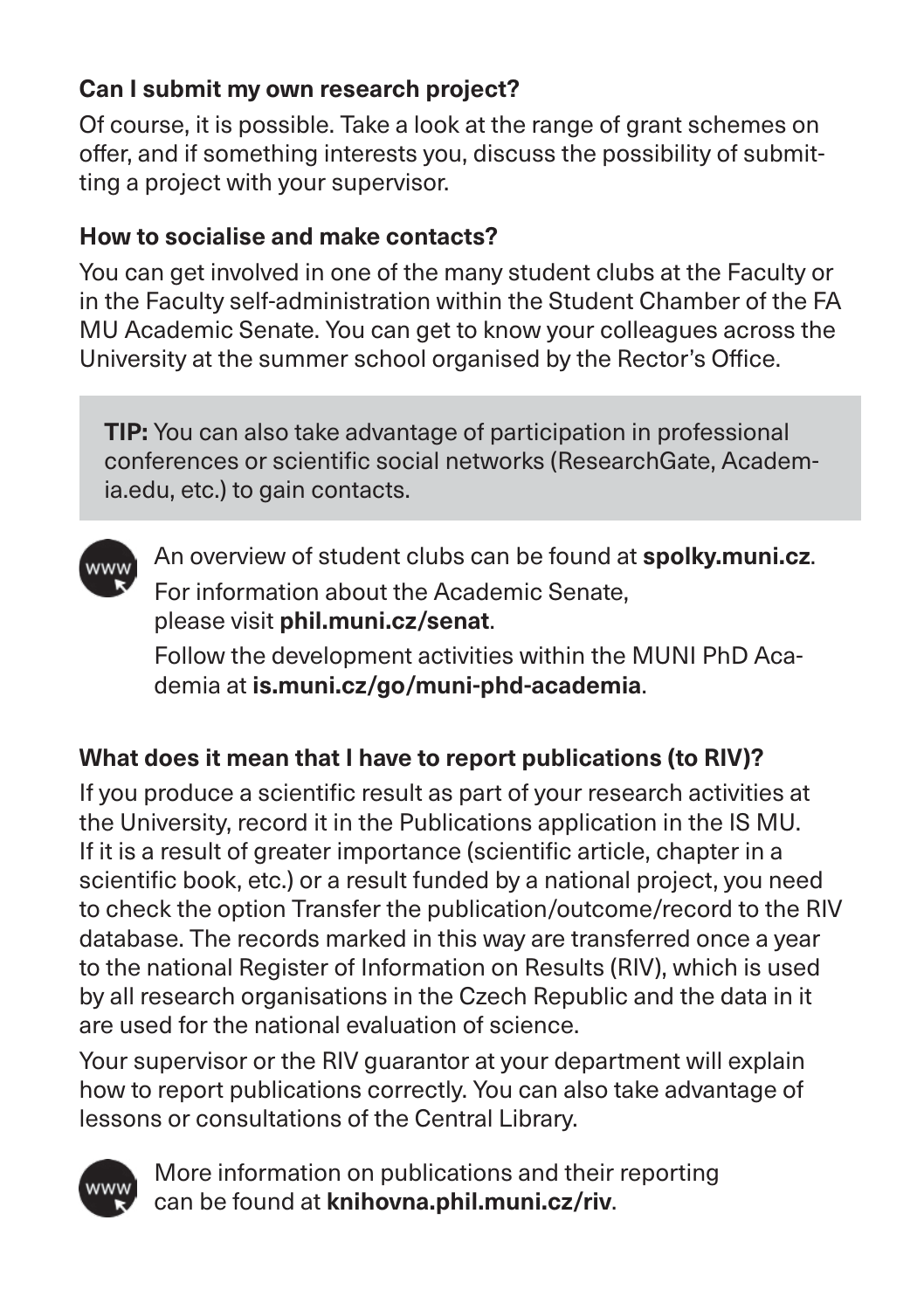# **Where to find information, advice and help**

Communicate with your supervisor at all times. Read the information on the website and in the IS. Look in the study regulations and if you do not know how to proceed in a particular matter the Office for Studies can help you. You can also contact the chairperson of the Doctoral Board of your degree programme if you have major difficulties. You can also take advantage of psychological help or MU Career Centre. If you have any special needs, the Teiresias Centre can help you.



The Faculty's website can be found at **[phil.muni.cz](http://phil.muni.cz)**. Read the Study and Examination Regulations at **[is.muni.cz/go/study-regulations](http://is.muni.cz/go/study-regulations)**.

The office hours, contacts of the Office for Studies and other necessary information can be found at **[phil.muni.cz/studijni](http://phil.muni.cz/studijni)**. MU Students' Advisory Centre services including psychological counselling can be found at **[muni.cz/en/students](http://muni.cz/en/students)**.

The MU Career Centre has its own website at **[kariera.muni.cz](https://www.kariera.muni.cz/en/)**. More about Teiresias Centre can be found at **[teiresias.muni.cz](https://www.teiresias.muni.cz/%3Flang%3Den-GB)**.

**FINAL TIP:** All necessary information and useful links, including other current offers of internships, educational events and more, can be found in the link site for students on the Faculty website.



The Faculty link site can be found at **[phil.muni.cz/en/student](http://phil.muni.cz/en/student)**.